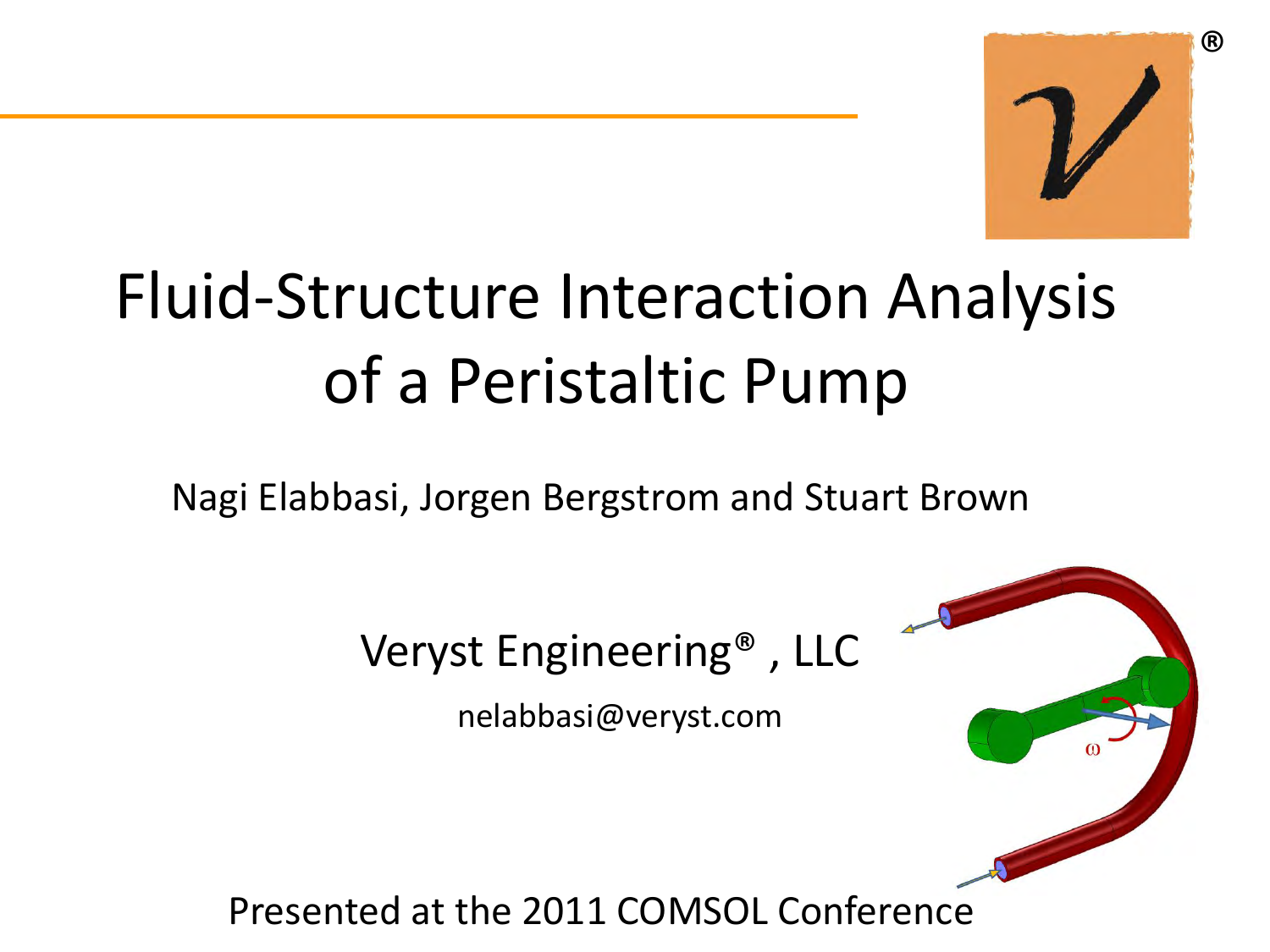### Peristaltic Pumps

- Valuable for pumping abrasive fluids, corrosive fluids and delicate fluids
- Rugged pump design requiring minimal maintenance
- Used in pharmaceutical, petrochemical, biomedical and food processing industries

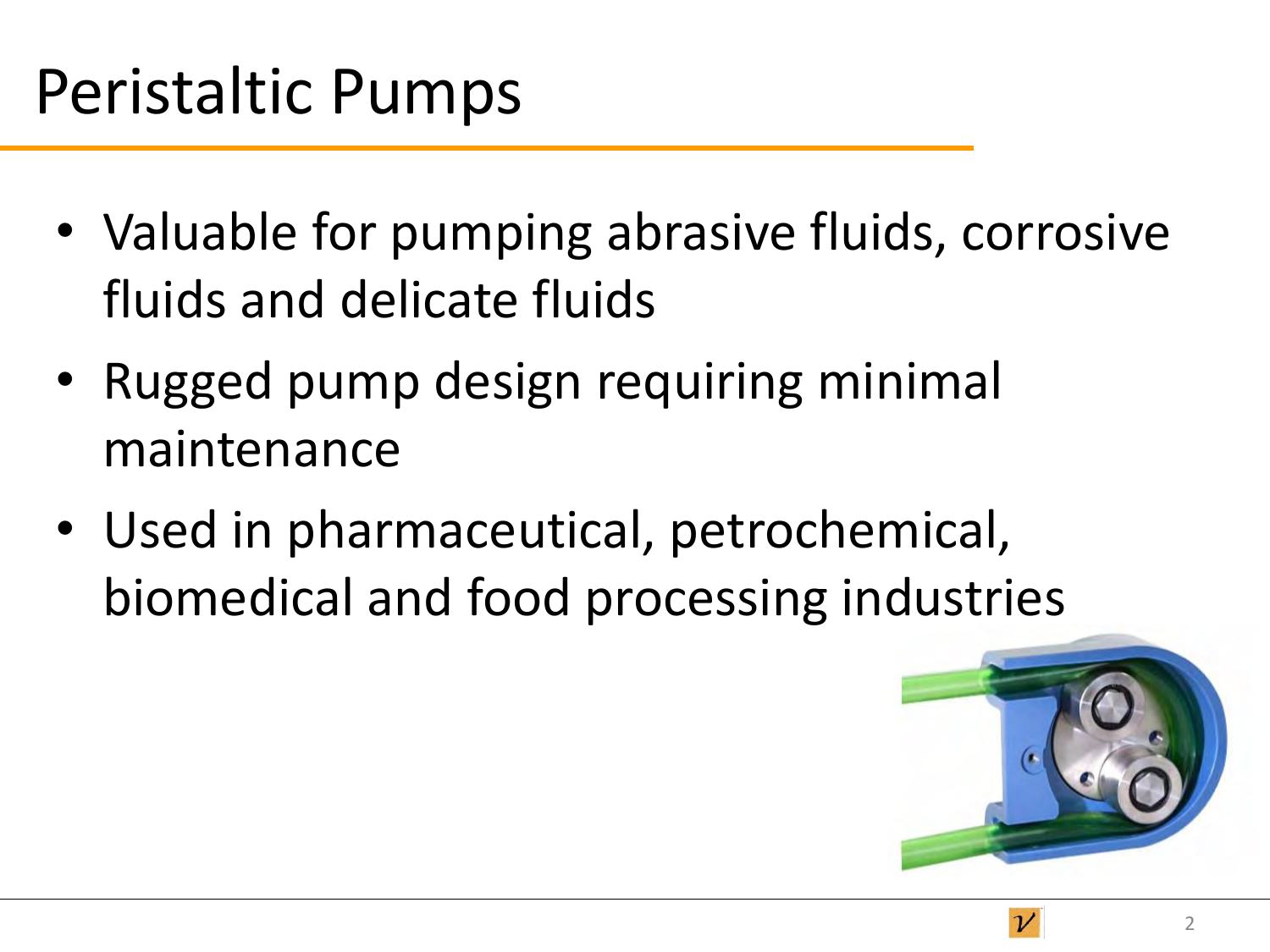# Pump Modeling

- Nonlinear, coupled fluid-structure interaction
- Structural nonlinearities include:
	- Tube material behavior
	- Contact
	- Large deformations
- Important to know tube stresses and strains for lifetime prediction
- Optimal design depends on fluid properties and flow rate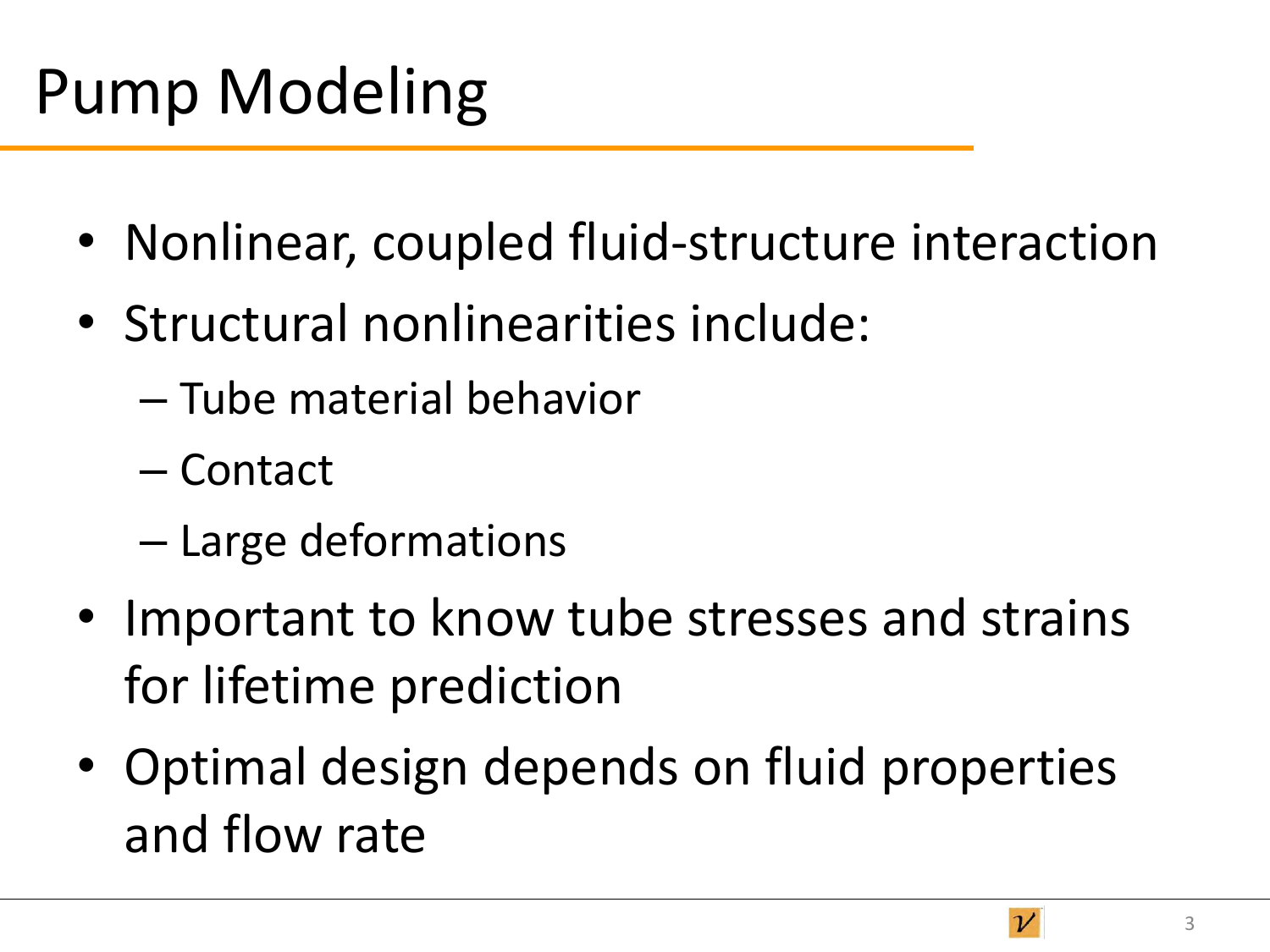#### Rotary Peristaltic Pump Model



- Two metallic rollers and an elastomeric tube pumping a viscous Newtonian fluid at a speed of 60 Hz
- Model setup parametrically using native COMSOL geometry



 $\overline{\nu}$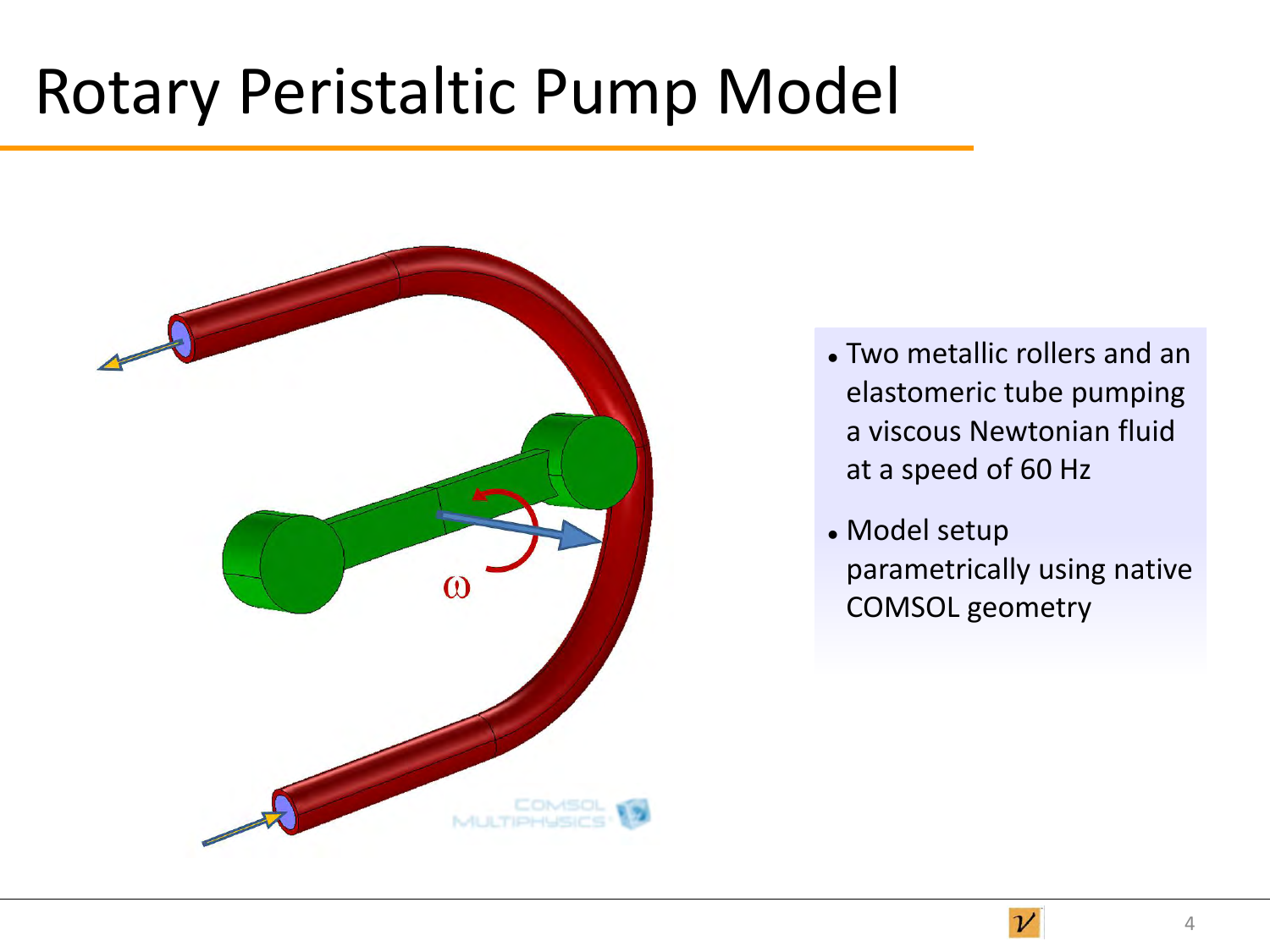### Tube Modeling



- Tube material one of main limiting factors affecting pump performance
- Typically made of elastomers like silicone or thermoplastic elastomers such as Norprene® or Tygon®

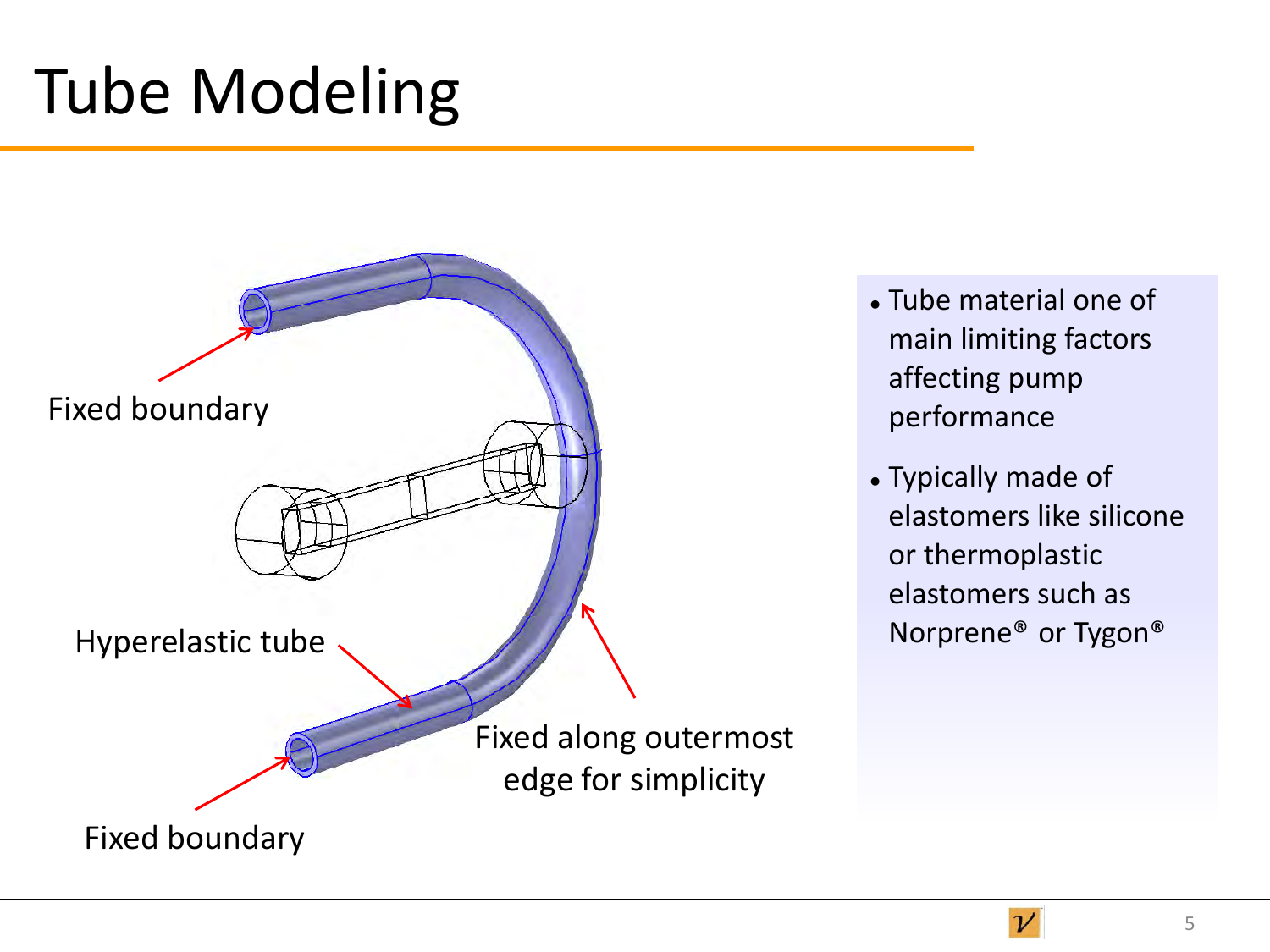### Available Material Models

- Linear elastic
- Nonlinear models
	- Hyperelastic
		- Neo-Hookean, Mooney-Rivlin, Murnaghan, User-defined
	- Viscoelastic
	- Geotechnical
- User-defined hyperelastic model most suitable for matching material model to experimental stress-strain behavior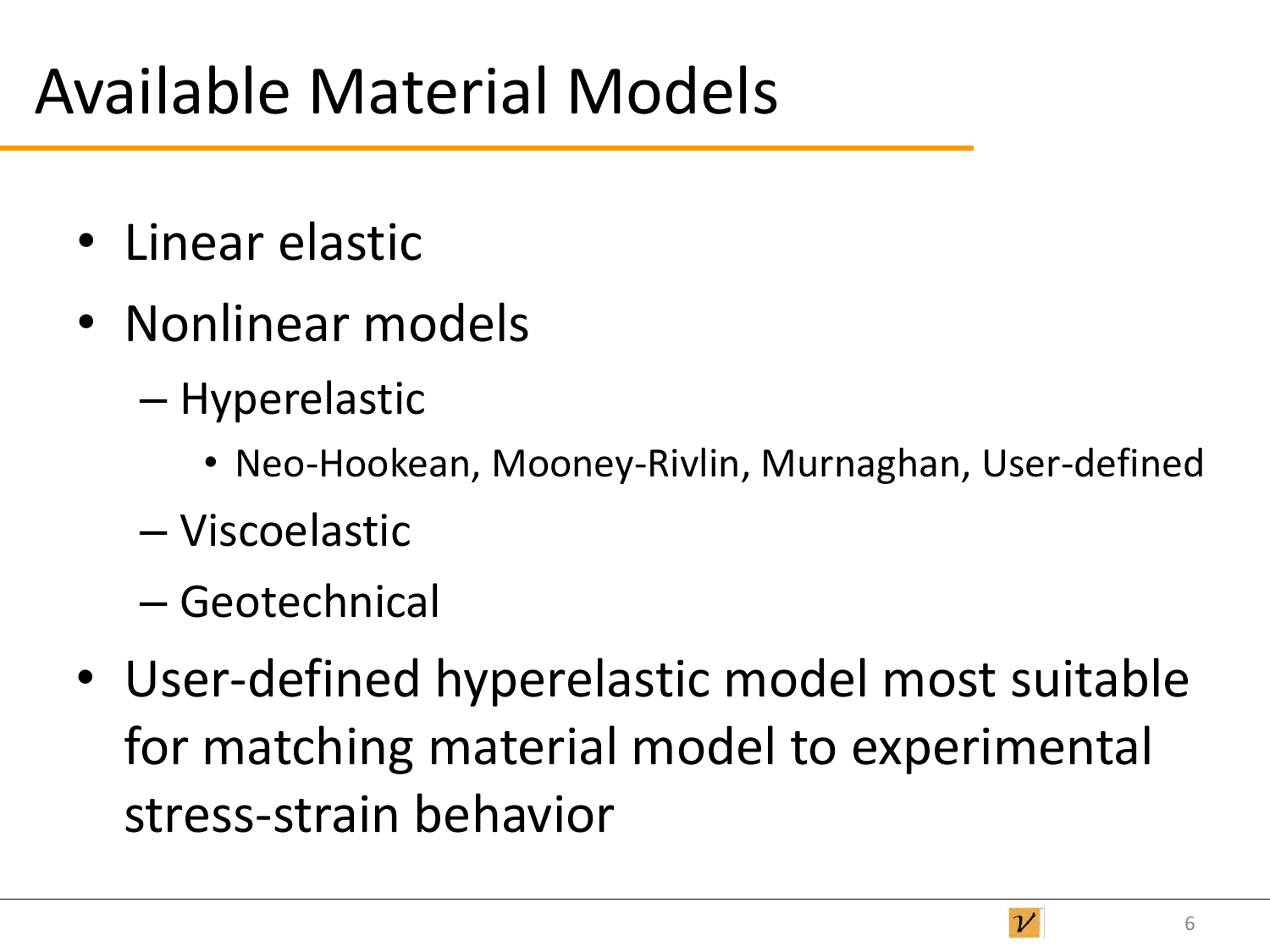# Fluid Modeling



- Incompressible Newtonian fluid
- Laminar Navier-Stokes equations
- Peristaltic pumps commonly used for non-Newtonian fluids
- Moving fluid-mesh follows solid deformation
- FSI interface automatically handled by COMSOL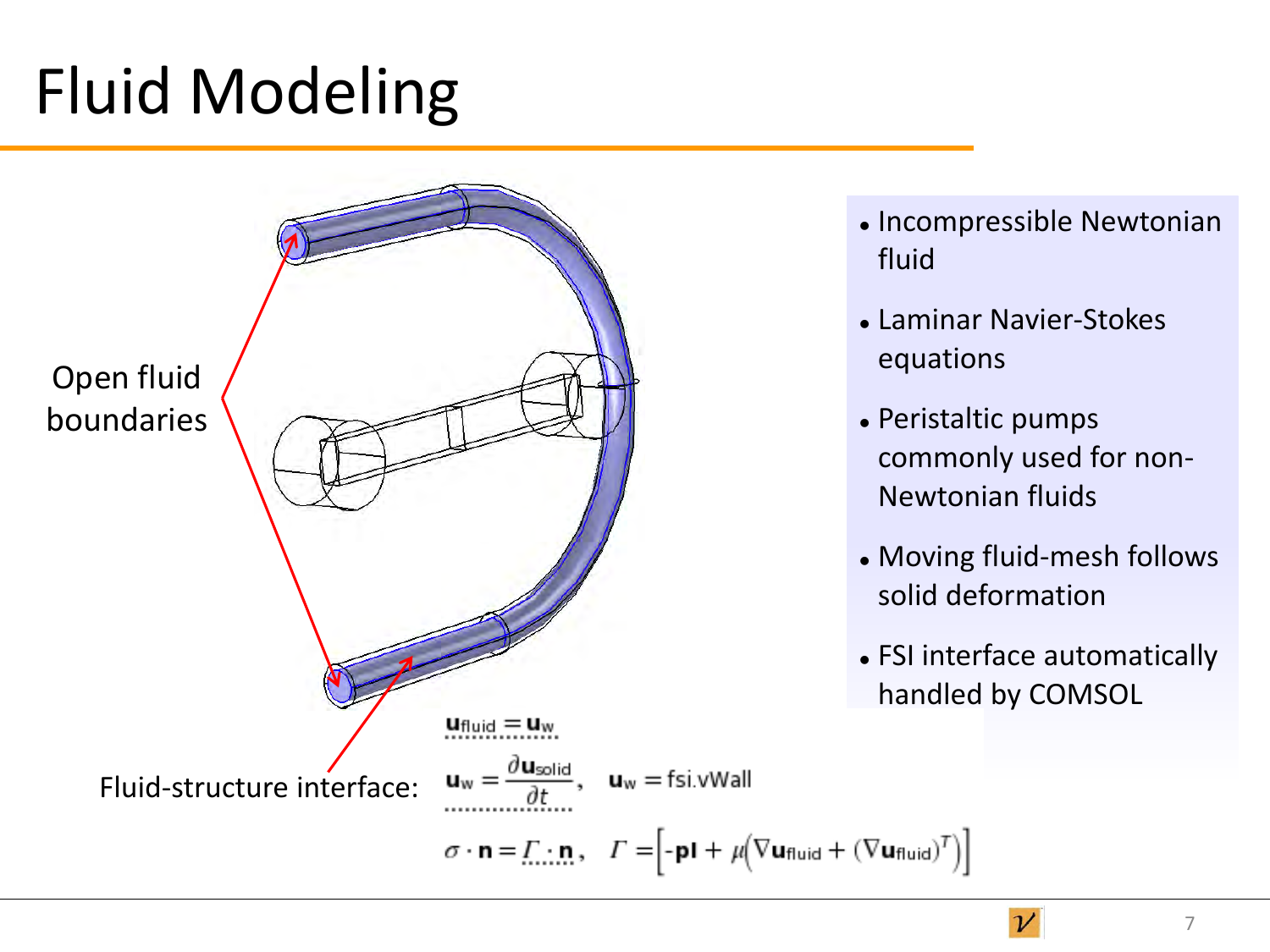### Contact Modeling



- Rollers are contact "source", tube is contact "destination" due to higher relative stiffness of rollers
- No friction, rollers not allowed to rotate
- Contact Lagrange multipliers solved for as "Lumped Step" in segregated solver

Contact Pair 1 Contact Pair 2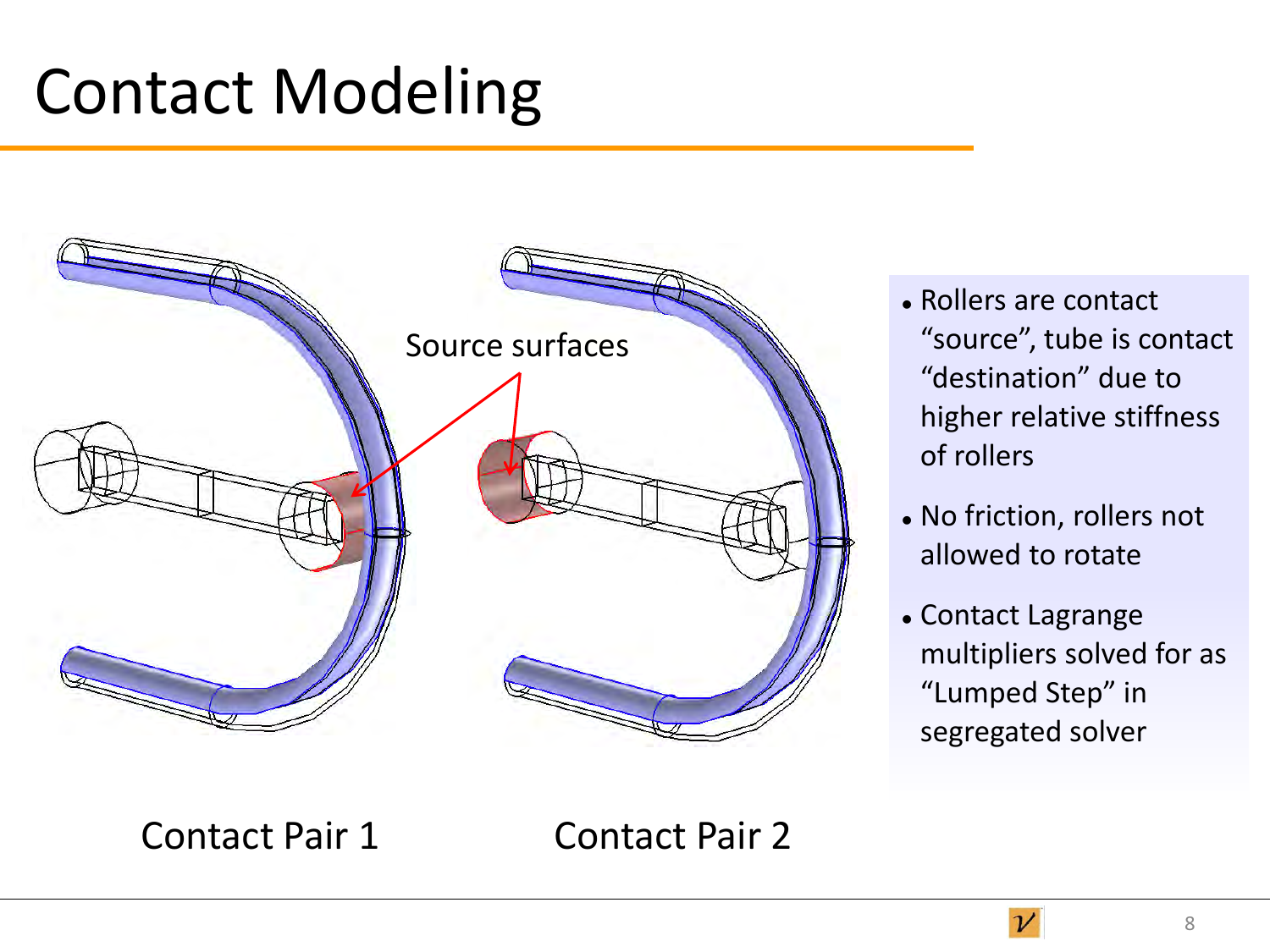# Step 1: Move Rollers in Place

• Damped transient analysis to get rollers in correct starting configuration



Initial model configuration **Initial pump configuration** 

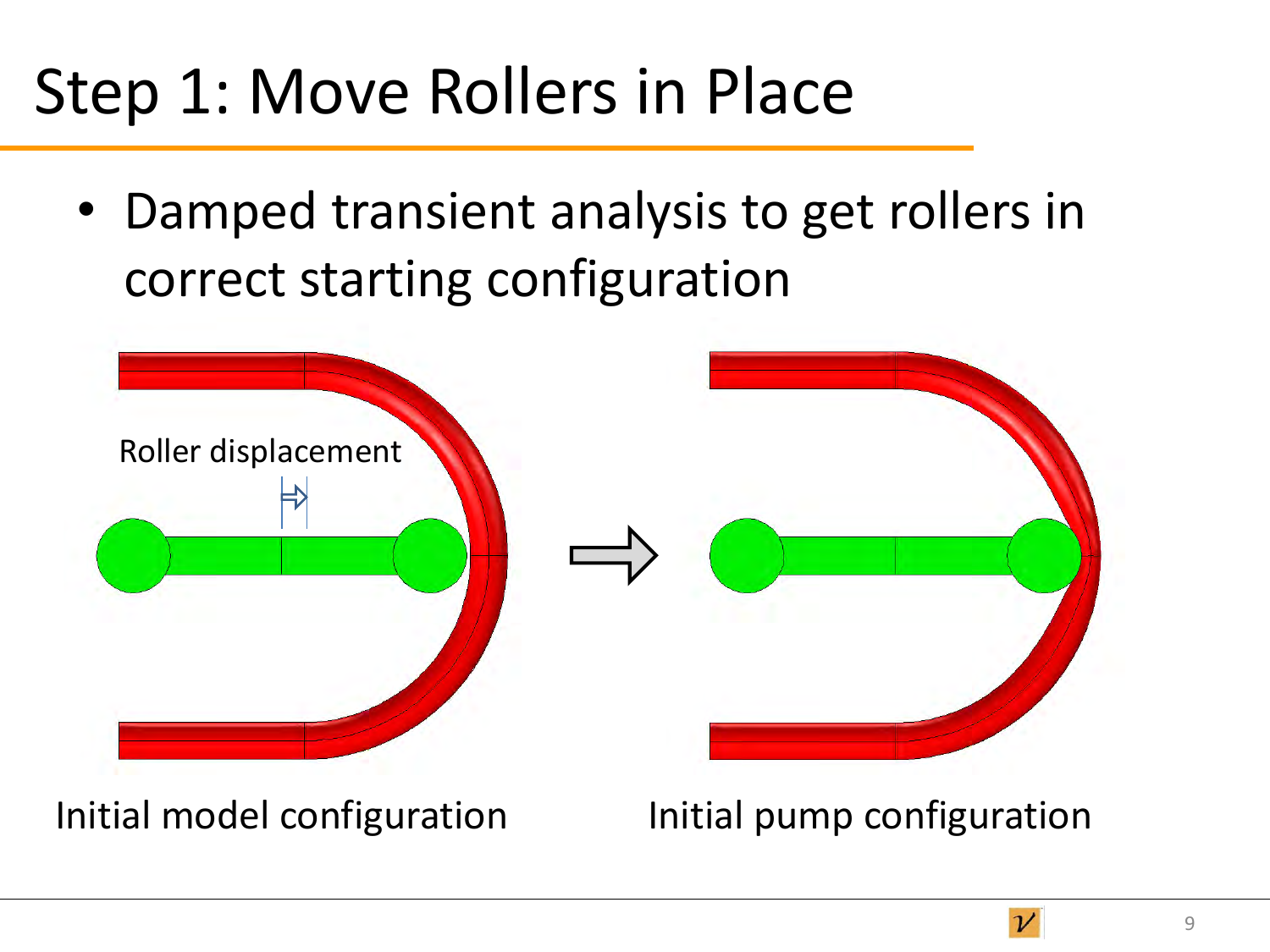### Step 2: Rotate Rollers

• Transient analysis with prescribed roller rotation – Wait until transient dies out

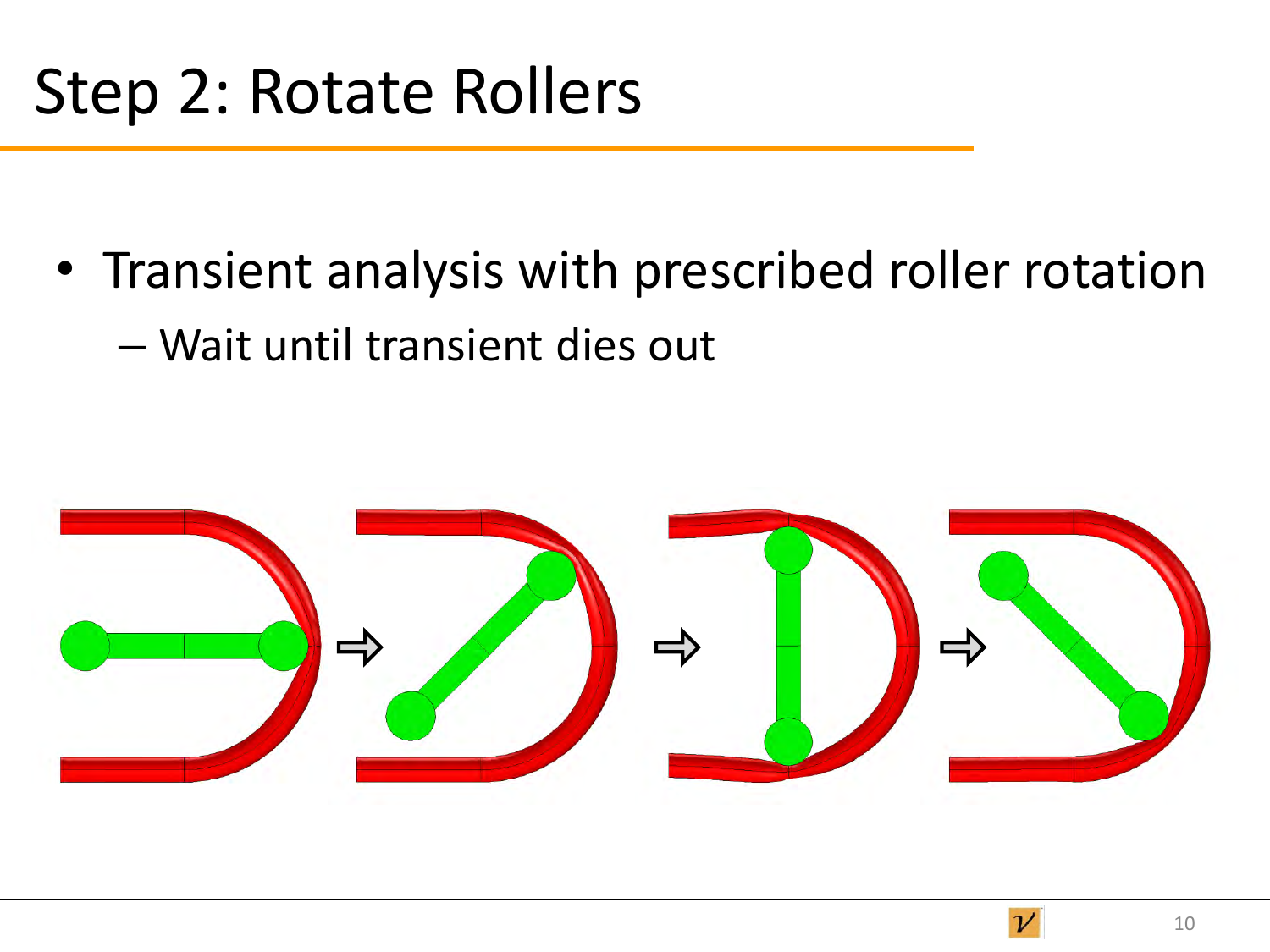# Solution Approaches for FSI Problem

- Solve both solid and fluid fields simultaneously
	- Two-way coupled solution
	- More accurate (for some pump configurations)
	- More computational resources (memory and time)
- Solve solid field followed by fluid field
	- Coupling only from solid to fluid
	- Less accurate
	- Less computational resources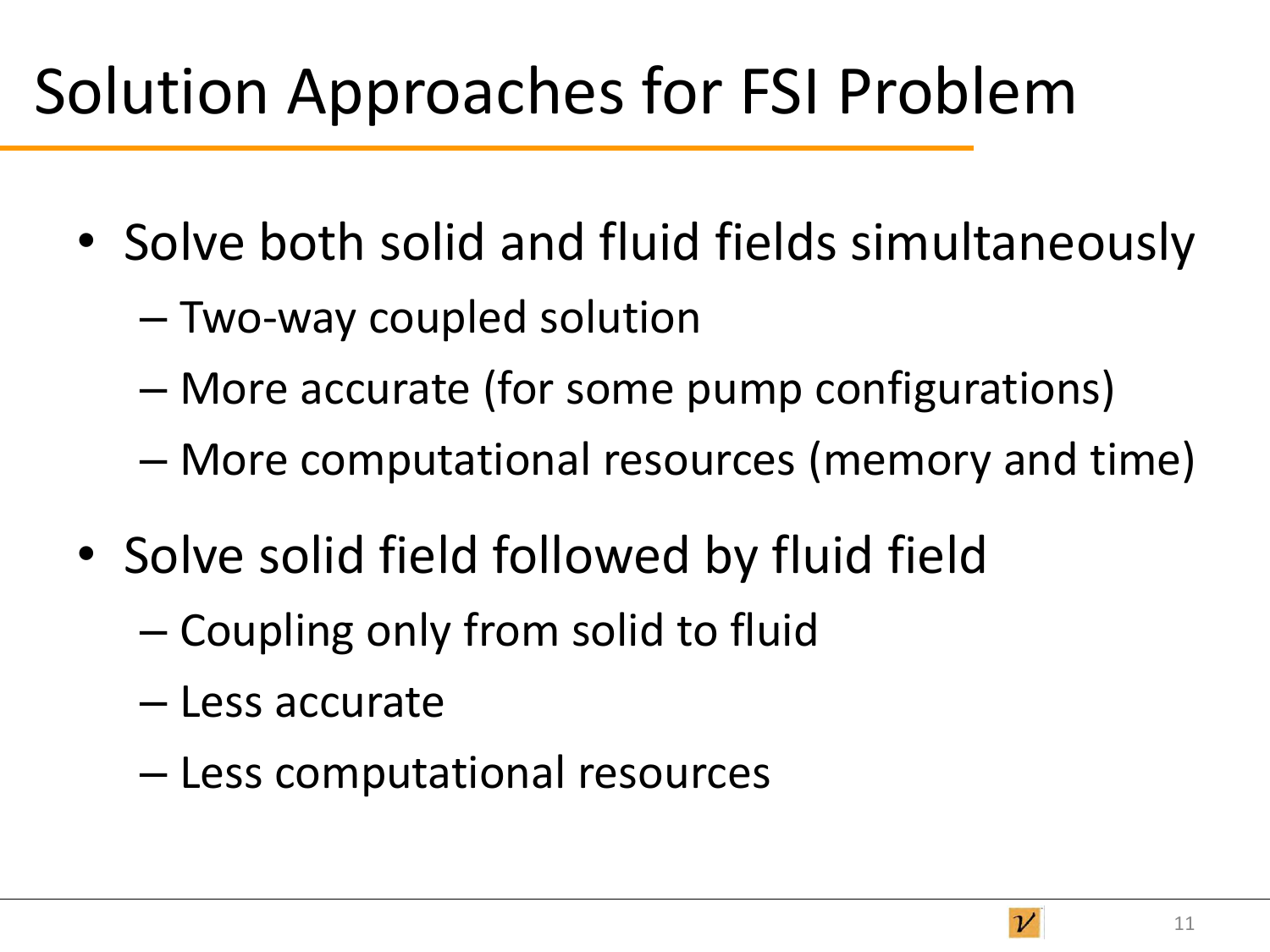#### Pump Deformation

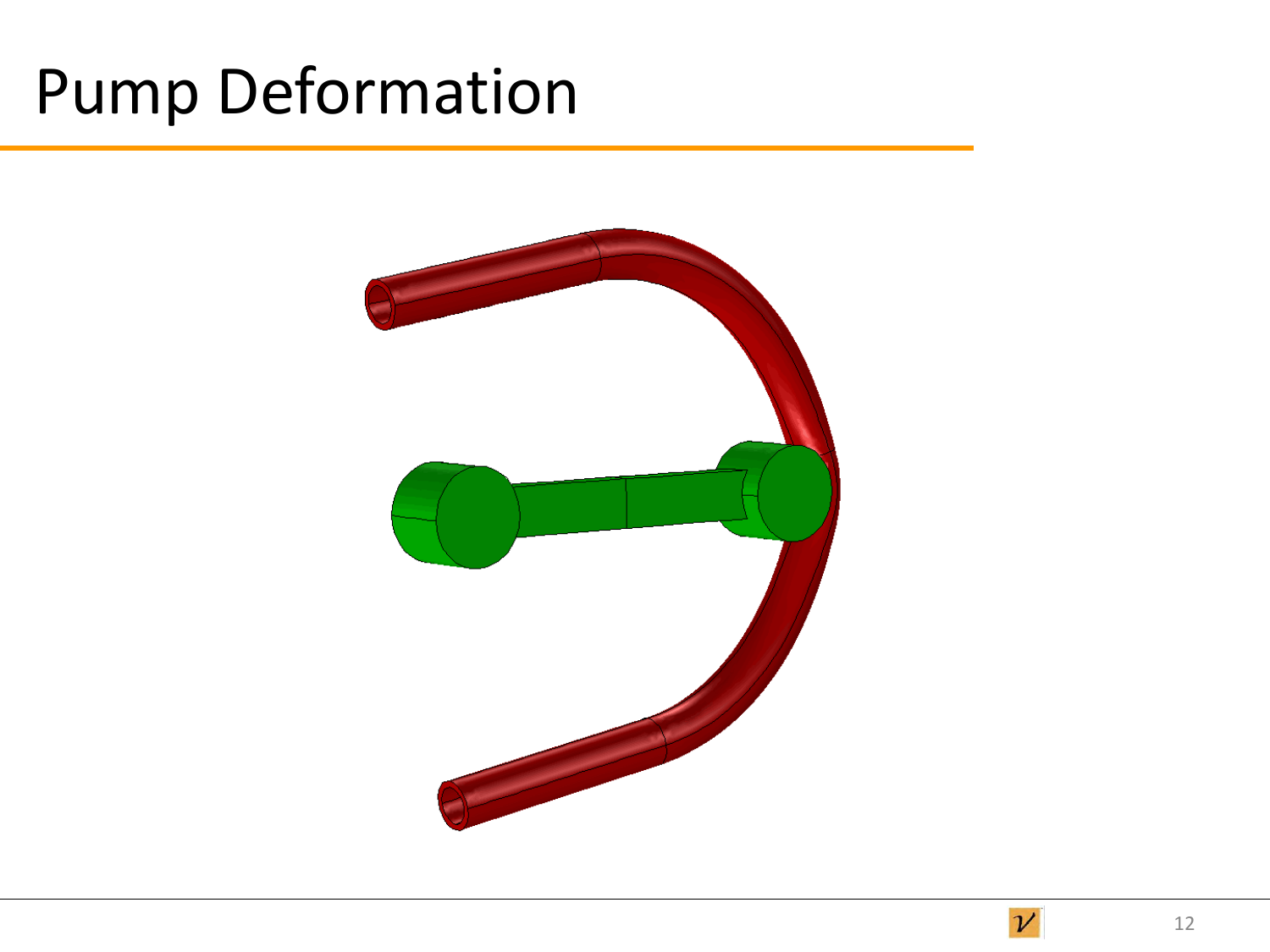# Fluid Velocity



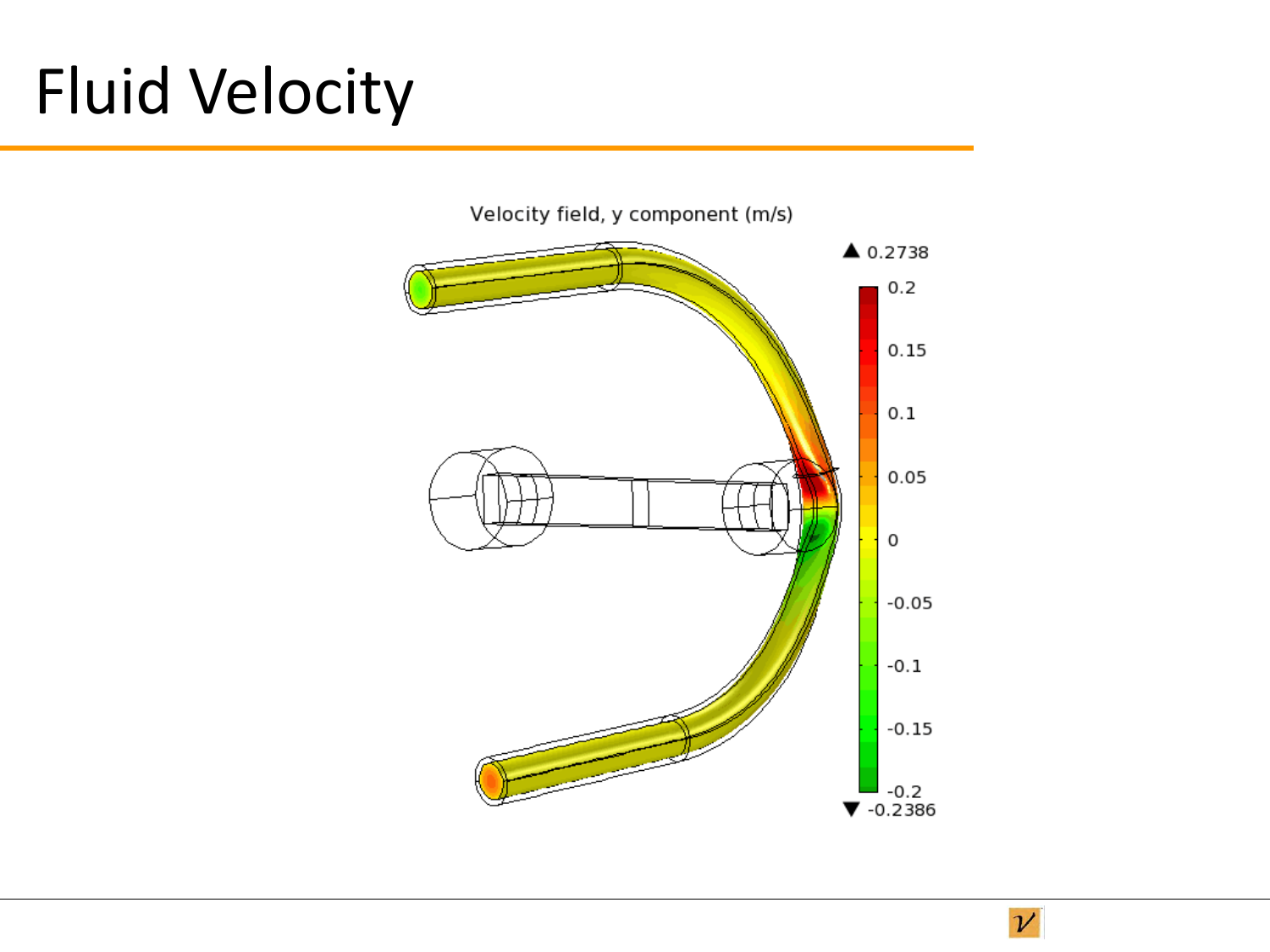### Fluid Velocity



 $\nu$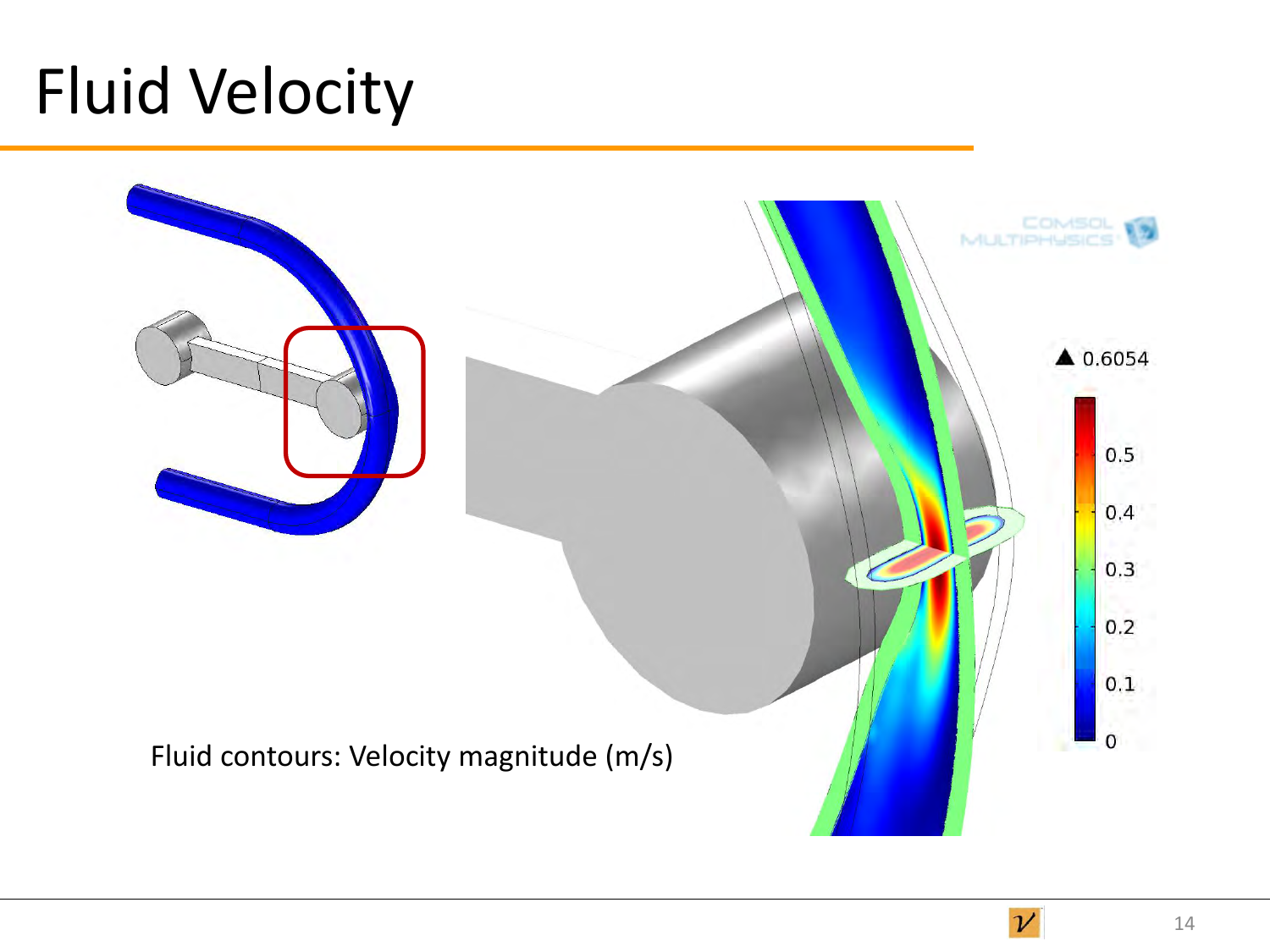#### Stresses in Tube



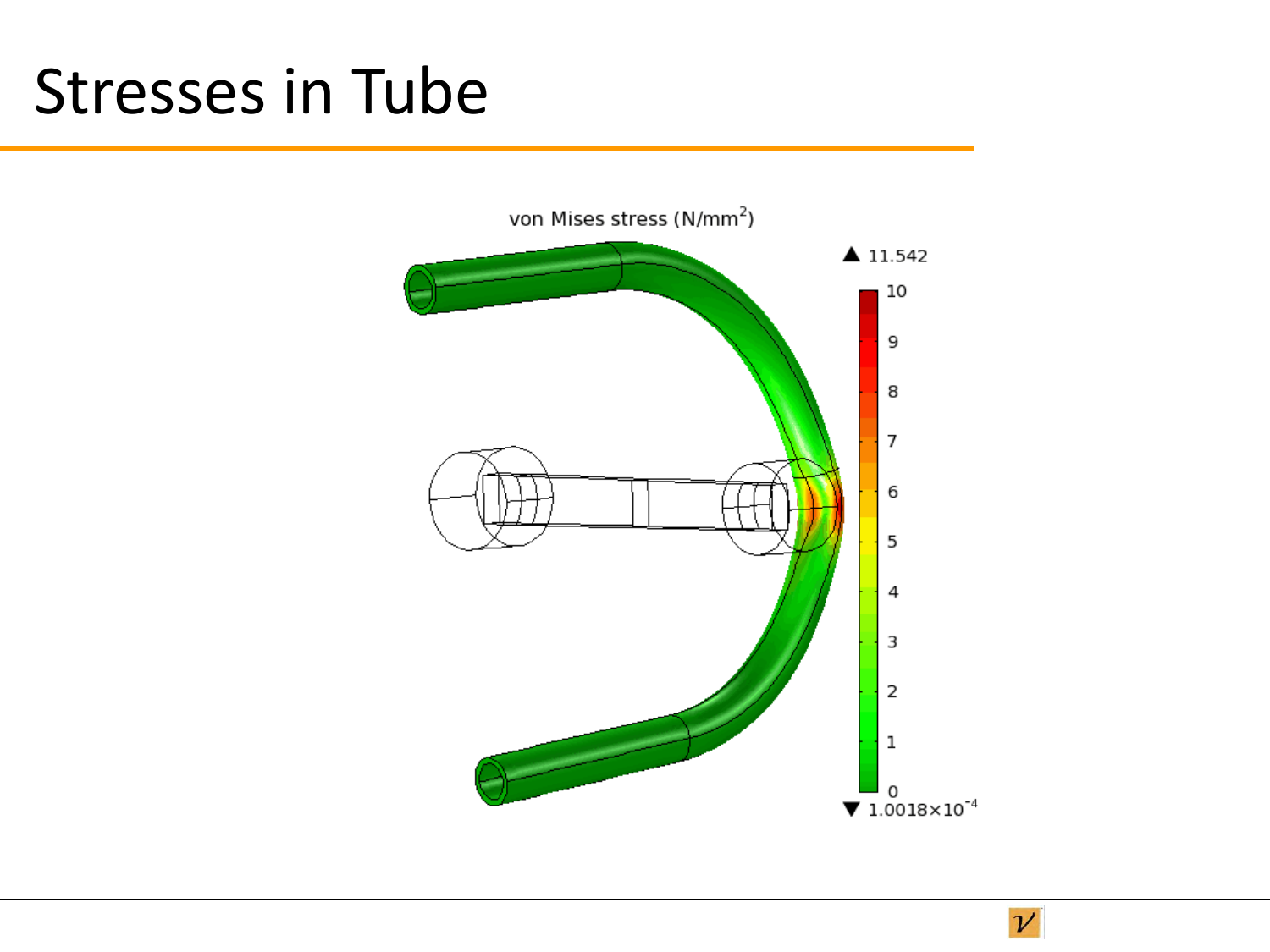#### Stresses in Tube



 $\overline{\nu}$